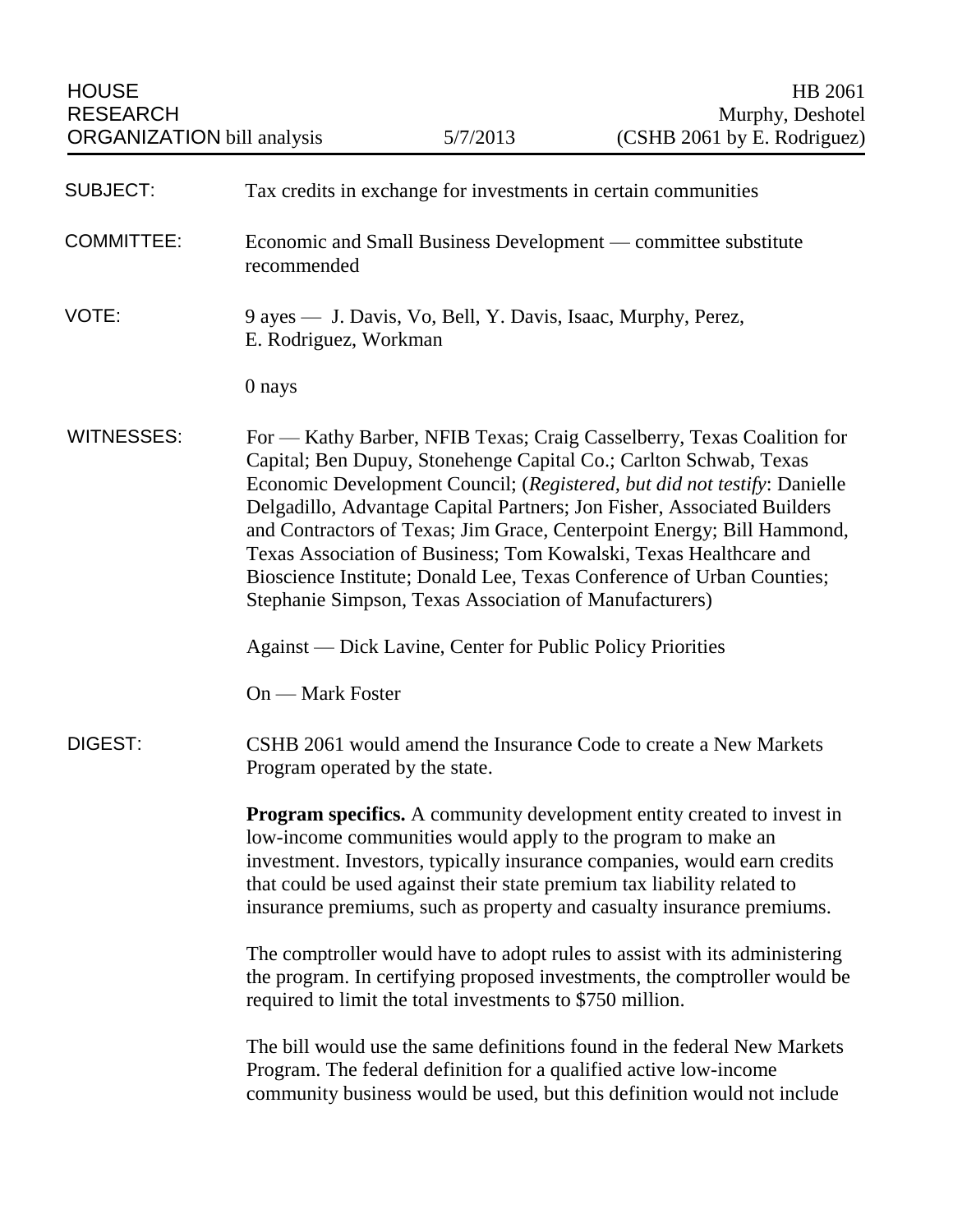## HB 2061 House Research Organization page 2

real estate companies. The federal definition for a qualified community development entity would also be used.

In certain situations, the comptroller would have to recapture a tax credit given to a qualified investor, such as if the community development entity failed to utilize the full investment for a low-income community investment within one year. Failure of the community development entity to meet program requirements, such as making the qualified investment within one year, would also result in loss of the \$500,000 deposit made with the comptroller under the program.

The amount of a tax credit claimed by a qualified investor could not exceed the total state tax liability of the investor for the same year. Tax credits claimed under the program could not be refunded or sold to another party.

**Reporting.** Community development entities would have to submit annual reports to the comptroller demonstrating compliance that the entity maintained the full investment amount authorized under the program in low-income community investments.

Every biennium, the comptroller would have to report to the Legislature information on the amounts of qualified investments, the performance of community development entities, as well as information on the resulting jobs and wages. This report would be filed with the governor, lieutenant governor, and speaker of the House on even-numbered years.

The bill would take effect September 1, 2013. The comptroller would be required to begin accepting applications for qualified investments no later than October 2, 2013.

**SUPPORTERS** SAY: In 2000, the U.S. Congress created the New Markets Program to spur new and increased investments into low-income communities. Early growthstage capital has long been an obstacle for small businesses, especially in low-income areas. The program is designed to attract investments by providing tax credits in exchange for entities making investments in special financial institutions called community development entities.

> By creating a New Markets Program at the state level, CSHB 2061 would encourage private-sector capital investment in economically distressed rural and emerging urban markets throughout Texas by granting investors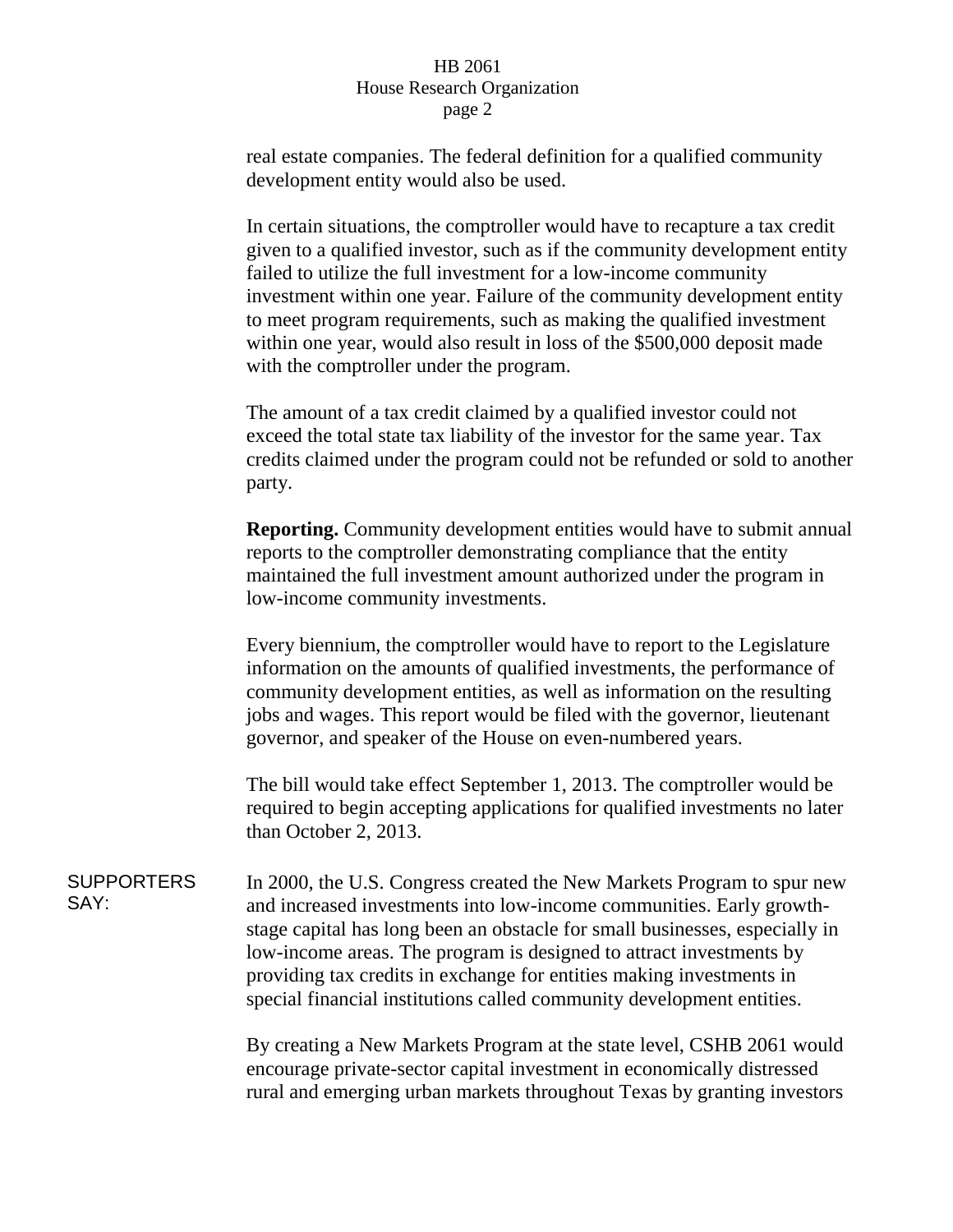## HB 2061 House Research Organization page 3

a tax credit on the state insurance premium taxes beginning in the third year after investment. These funds would be invested by private sector firms in these specific markets.

While the bill would result in a significant fiscal impact in the future, it would result in significant benefits as well. It is estimated the program in Texas would create 14,400 jobs and attract \$1.2 billion in investment, which would result in \$448 million of new state revenue. For every one dollar of tax credit used, \$1.40 in new state revenue would be generated.

Another important consideration is that it could help Texas attract federal dollars to support its goals of investing in low-income communities. Texas ranks 43rd in per-capita investment that qualifies for the federal New Markets Program. If a state operates a new markets program at the state level, it can draw federal dollars. Federal money generally flows to those states that have initiated their own programs.

Under the bill, the comptroller would administer the state's new markets program with up to \$750 million in investments, money that could be leveraged by an additional \$465 million from the federal new markets program. The corresponding tax credits would be paid out over seven years, while there would be no tax credits during the first two years.

The bill would protect the state's interest. It would provide for a sevenyear credit-recapture or "clawback" provision to recoup money if a participant violated program rules. Additionally, investments would have to be made within one year or authority would revert back to the state to retain a \$500,000 deposit and reallocate the investment elsewhere. If a community development entity complied with program rules, the \$500,000 would ultimately be returned. The amount of tax credits that could be claimed would be capped at the investor's existing tax liability, so there would be no over-claiming. Also, unlike other state programs, tax credits would not be refundable or transferable.

The committee substitute would clarify that this would not be a perpetual program. It has a built-in sunset of seven years. Also, community development entities would have to meet annual reporting requirements. The comptroller would report to the Legislature each biennium.

Maryland's new markets program, InvestMaryland, has underperformed in terms of providing investments for small businesses. The Texas program